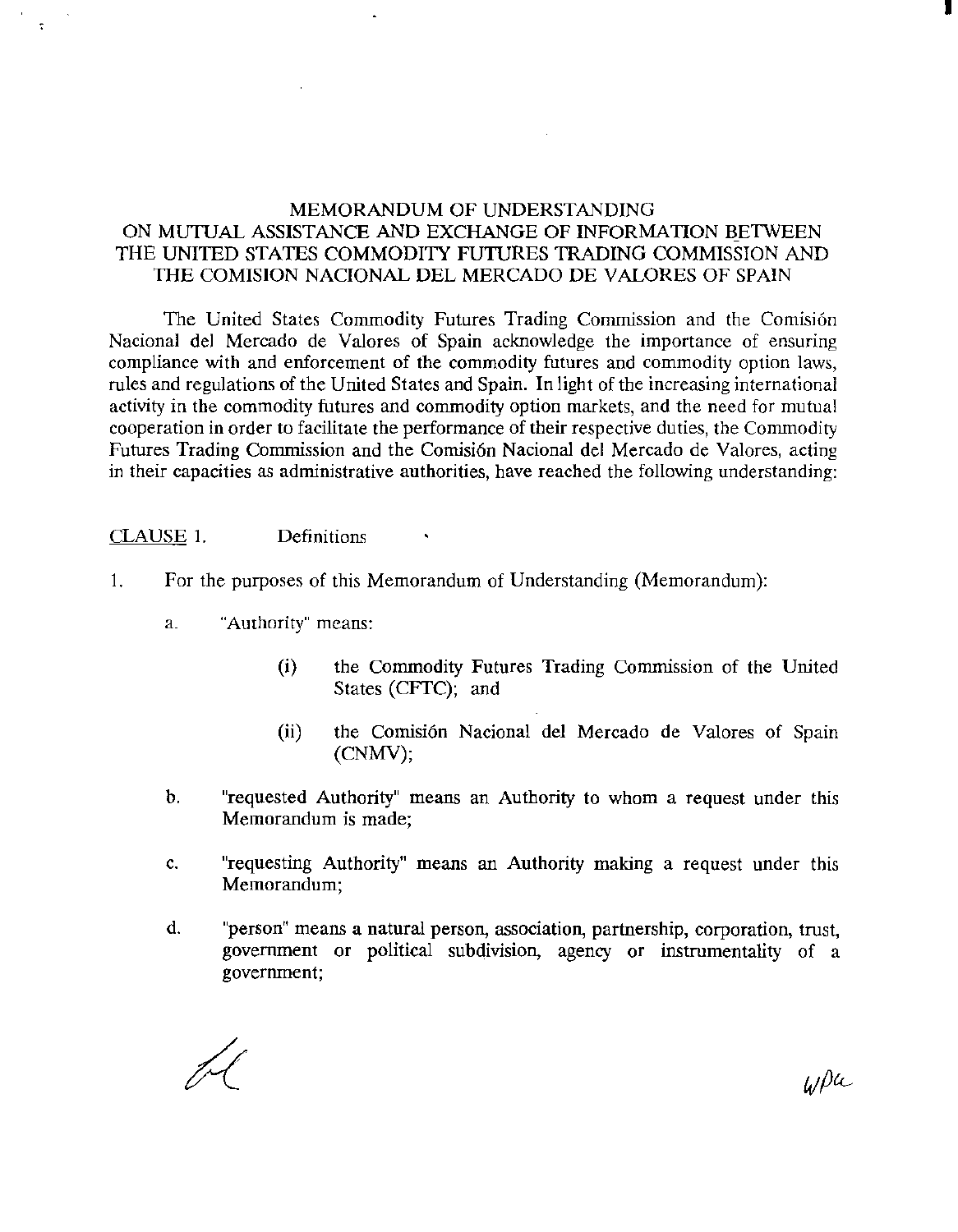- e. "futures business" means commodity trading advisors, commodity pool operators, futures commission merchants, introducing brokers, associated persons and floor brokers, floor traders, clearing corporations, futures and options brokers and dealers and exchanges; -
- f. "legal rule or requirement" means those laws, regulations and requirements of the United States and Spain relating to:
	- (i) misrepresentation or the use of fraudulent, deceptive or manipulative practices in connection with the offer, purchase or sale of any futures or options contract;
	- (ii) the making of a false or misleading statement or any material omission in any application or report made to the Authorities;
	- (iii) the conduct of futures or options trading on, or subject to the rules of, the markets of the requesting Authority;
	- (iv) the conduct of futures businesses or reporting requirements imposed upon such businesses; and
	- (v) the financial and other qualifications of those engaged in or in control of futures businesses.
- 2. In case of a question concerning the meaning of any term used in this Memorandum, the parties will define the terms herein in accordance with the relevant laws of the jurisdiction of the requesting Authority.

# CLAUSE 2. General Principles

1. This Memorandum sets forth a statement of intent of the Authorities regarding mutual assistance and exchange of information between the Authorities for the purpose of facilitating a requesting Authority's efforts to secure enforcement of or compliance with any legal rule or requirement as defined in Clause 1(f). This Memorandum does not impose any binding legal obligations on the Authorities, or supersede domestic laws.

wea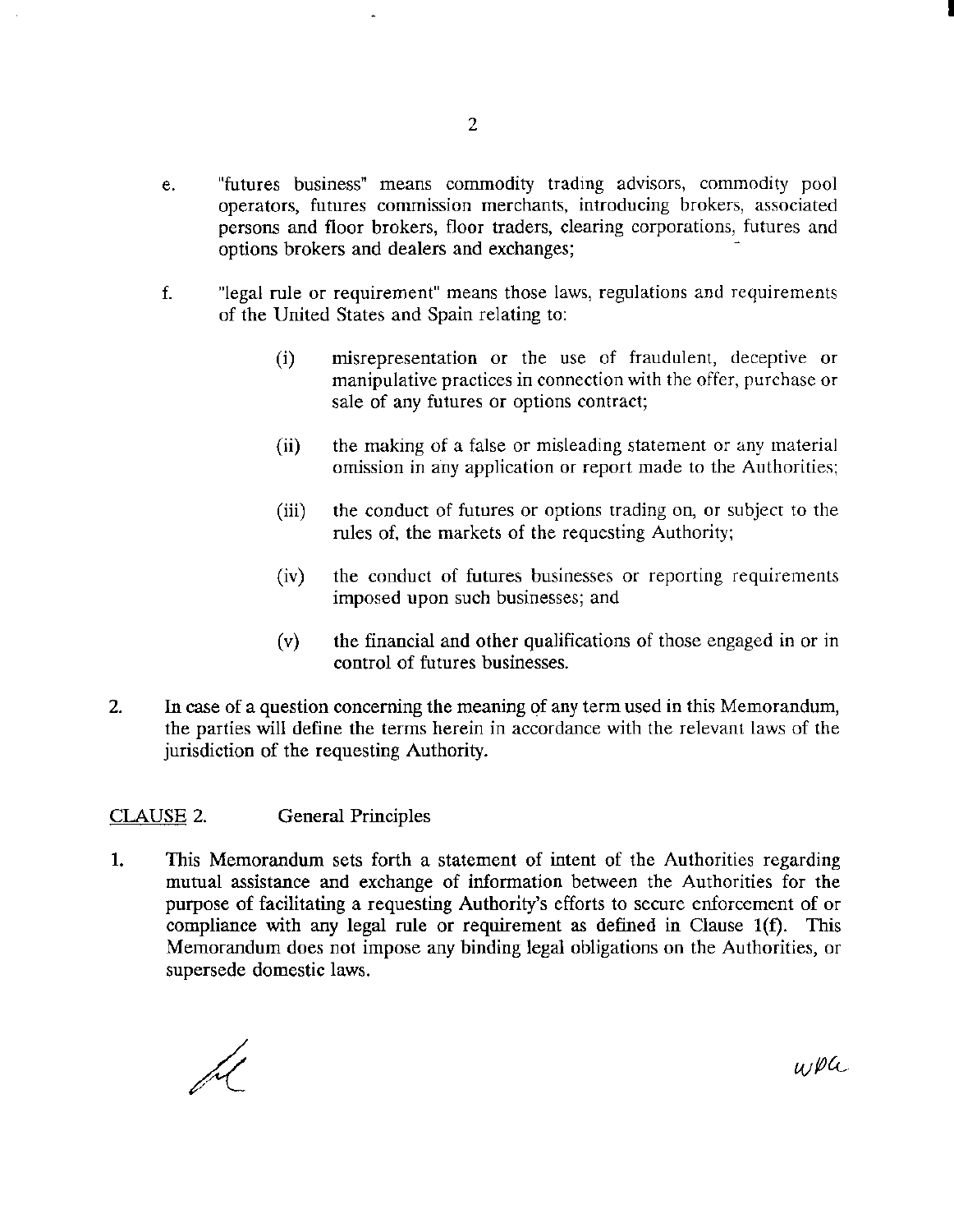- 2. Nothing in this Memorandum is intended to limit the powers of the CFTC under the laws of the United States or the powers of the CNMV under the laws of Spain to investigate or gather information or to take measures otherwise than as provided in this Memorandum to obtain information, whether or not in connection wilh a request under this Memorandum.
- 3. The provisions of this Memorandum will not give rise to the right on the part of any private party, directly or indirectly, to obtain, suppress or exclude any evidence or *to*  challenge the execution of a request for assistance under this Memorandum.
- 4. Assistance under this Memorandum may be denied by the requested Authority on grounds of public interest.

# CLAUSE 3. Scope of Assistance

- 1. In accordance with the laws and regulations of their respective jurisdictions, the Authorities will provide the fullest mutual assistance, within the framework of this Memorandum, in response to a request concerning enforcement of or compliance with any legal rule or requirement as defined in Clause 1(f). To the extent permitted hy law, such assistance will be provided even where the subject matter of the request for assistance does not constitute a violation of the laws and regulations of the requested Authority.
- 2. The assistance available under this Memorandum includes, without limitation:
	- a. providing access to information in the files of the requested Authority;
	- b. obtaining statements, including statements under oath, of persons by the requested Authority; and
	- c. obtaining information and documents from persons.

# CLAUSE 4. Requests for Assistance

1. Requests for assistance will be made in writing and addressed to the requested Authority's contact officer listed in Appendix A

WAU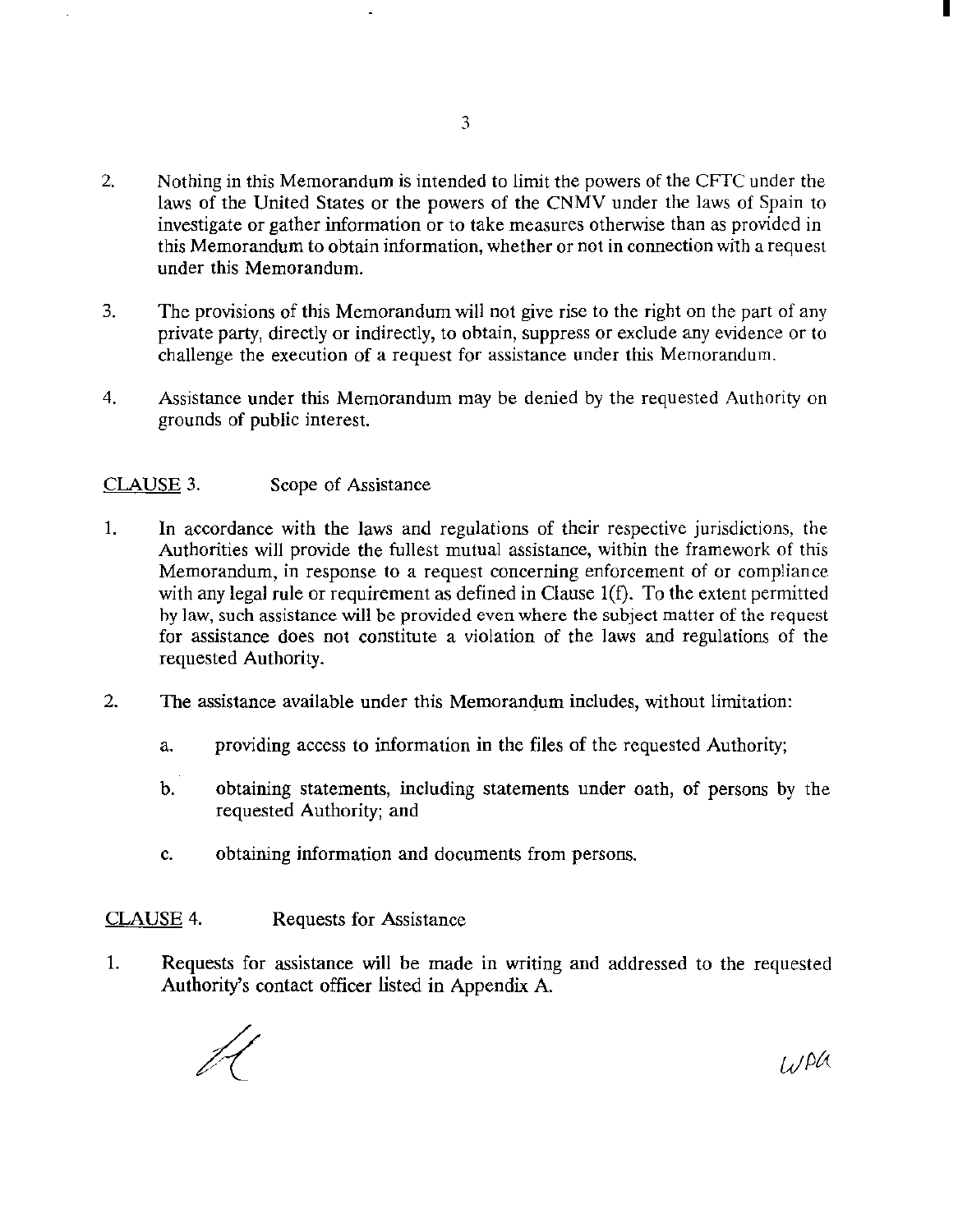- 2. The request for assistance will specify the following:
	- a. the information sought by the requesting Authority;
	- b. a general description of both the matter which is the subject of the request and the purpose for which the information is sought;
	- c. the person(s) suspected or believed by the requesting Authority to possess the information sought, or the places where such information may be obtained, if the requesting Authority has such knowledge;
	- d. the legal rule or requirement pertaining to the matter which is the subject of the request;
	- e. whether the presence and participation of its representatives is desired during the taking by the requested Authority of statements of persons in connection with the request; and
	- f. the desired time period for the reply and, where appropriate, the urgency thereof.
- 3. In the event of urgency, requests for assistance and replies to such requests will be effected by summary procedures or by means of communication other than the exchange of letters, provided that they are confirmed in the manner prescribed in paragraphs 1 and 2 of this Clause.
- 4. Requests for assistance may be denied where the request does not comply with the provisions set forth in this Memorandum.

### CLAUSE 5. Execution of Requests

- 1. If the requesting Authority specifies in the request:
	- a. the statement will be taken of any person who has participated directly or indirectly in the matters specified in the request, or who has information relating to those matters;
	- b. the production of any relevant document will be required;

WAQ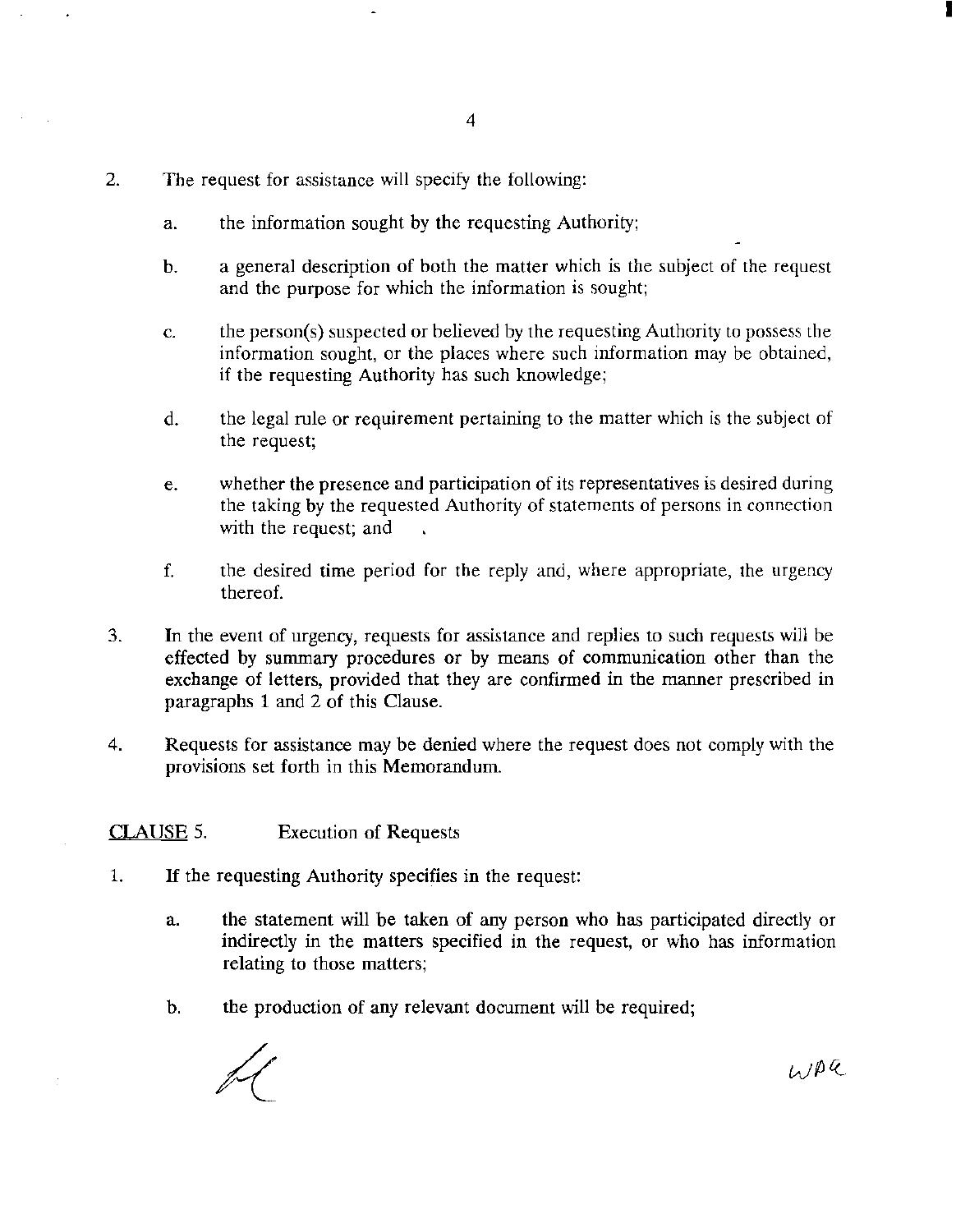- c. the statement will he taken under oath;
- d. a verbatim transcript of the statement will be made;
- e. subject to the approval of the requested Authority:
	- (i) a designated representative of the requesting Authority may be present when a statement is taken; and
	- (ii) such representative may prescribe specific questions to be asked, or may, if permitted by the law of the jurisdiction of the requested Authority, ask questions directly of the person.
- 2. A person whose statement is taken pursuant to a request will have the right to have counsel present during the taking of the statement.
- 3. The statement of persons will be taken in the same manner and to the same extent as in investigations or other proceedings in the jurisdiction of the requested Authority. Notwithstanding any other provision of this Memorandum, any person giving a statement as a result of a request made under this Memorandum will be entitled to all of the rights and protections of the Constitution and laws of the jurisdiction of the requested Authority. Assertions made at the time the statement is taken regarding other rights and privileges arising exclusively pursuant to the Constitution or laws of the jurisdiction of the requesting Authority will be preserved for consideration by adjudicatory bodies in the jurisdiction of the requesting Authority.
- 4. If it appears that responding to a request for assistance under this Memorandum will involve substantial costs being incurred by the requested Authority, the requested Authority and the requesting Authority will establish a cost sharing arrangement before the requested Authority continues to respond to such request for assistance.

# CLAUSE6. Permissible Uses of Information

- 1. The requesting Authority may use the information furnished solely:
	- a. for purposes stated in the request with respect to ensuring compliance with or enforcement of the legal rule or requirement specified in the request and related provisions; and

 $4/Da$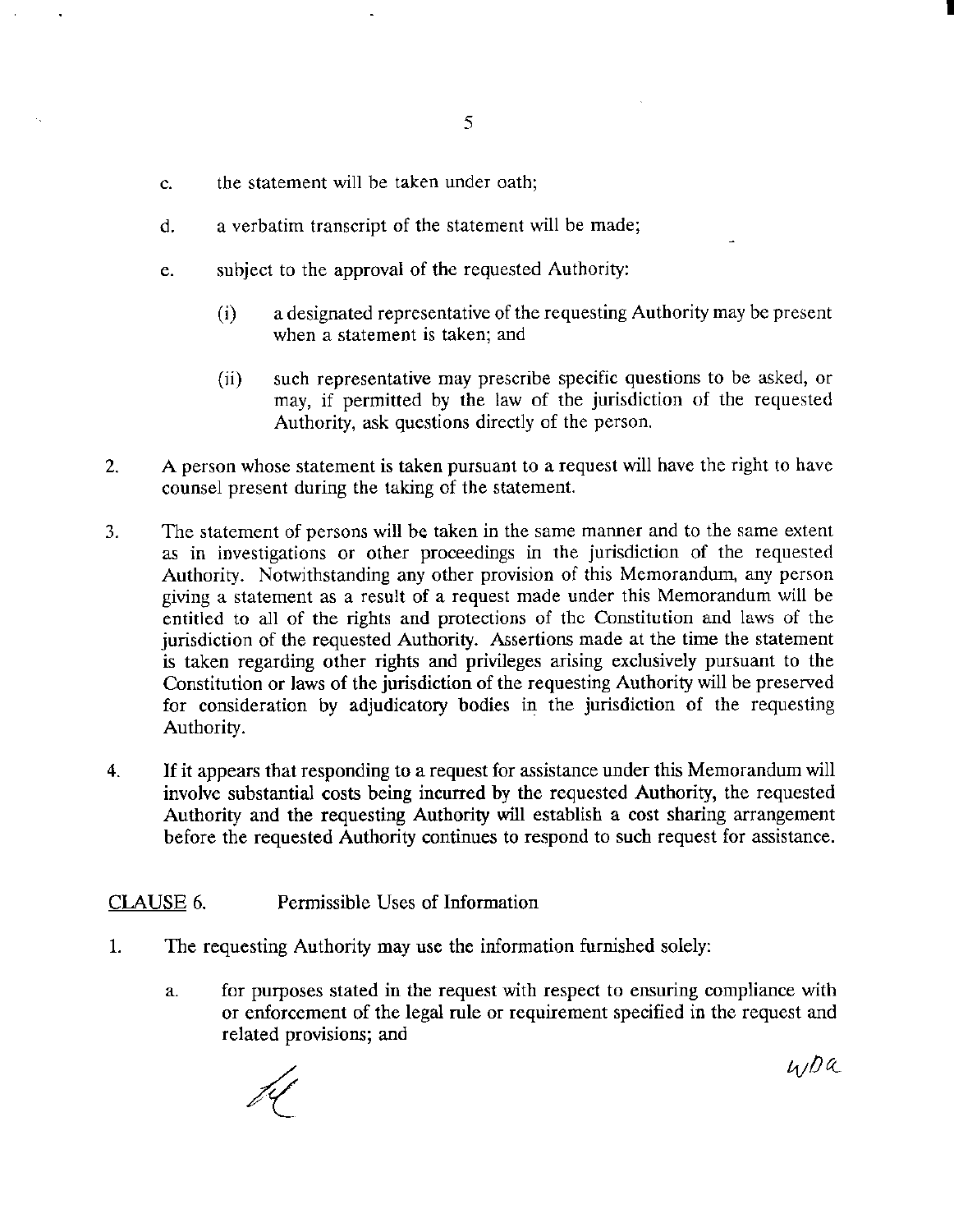- b. for purposes within the general framework of the use stated in the request, including conducting a civil or administrative enforcement proceeding, assisting in a criminal prosecution, or conducting any investigation related thereto for any general charge applicable to the violation of the legal rule or requirement specified in the request.
- 2. To use the information furnished for any purpose other than those stated in paragraph 1 of this Clause, the requesting Authority will first inform the requested Authority of its intention and provide the requested Authority an opportunity to oppose such use. If the requested Authority opposes the use, the Authorities agree to consult pursuant to Clause 8 concerning the reasons for the refusal and the circumstances under which use of the information might otherwise he allowed. If the requested Authority agrees, subject to certain conditions, to the use of the information for purposes other than those stated in paragraph 1 of this Clause, the information may be used only under the conditions imposed by the requested Authority.

## CLAUSE7. Confidentiality

- 1. Each Authority will keep confidential to the extent permitted hy its law requests made under the Memorandum, the contents of such requests, and any other matters arising during the operation of this Memorandum, including consultations between the Authorities. However, disclosures that are absolutely necessary to carry out the requests are permitted, and confidentiality may be waived by mutual agreement of the Authorities.
- 2. The requesting Authority will keep confidential to the extent permitted by its law any information received pursuant to this Memorandum, unless it is disclosed in accordance with Clause 6.
- 3. Except as contemplated by Clause 6, the requesting Authority will not disclose the information to any other person and will use its best efforts to ensure that it is not obtained by any other person. However, unless otherwise agreed, if such information is obtained by a public authority, the requesting Authority will use its best efforts to ensure that such information is not used by that public authority in any way that involves disclosure to any other person.
- 4. The requesting Authority will notify the requested Authority of any legally enforceable demand for information prior to complying with the demand and will assert such appropriate legal exemptions or privileges with respect to such information as may be available.

 $41n\alpha$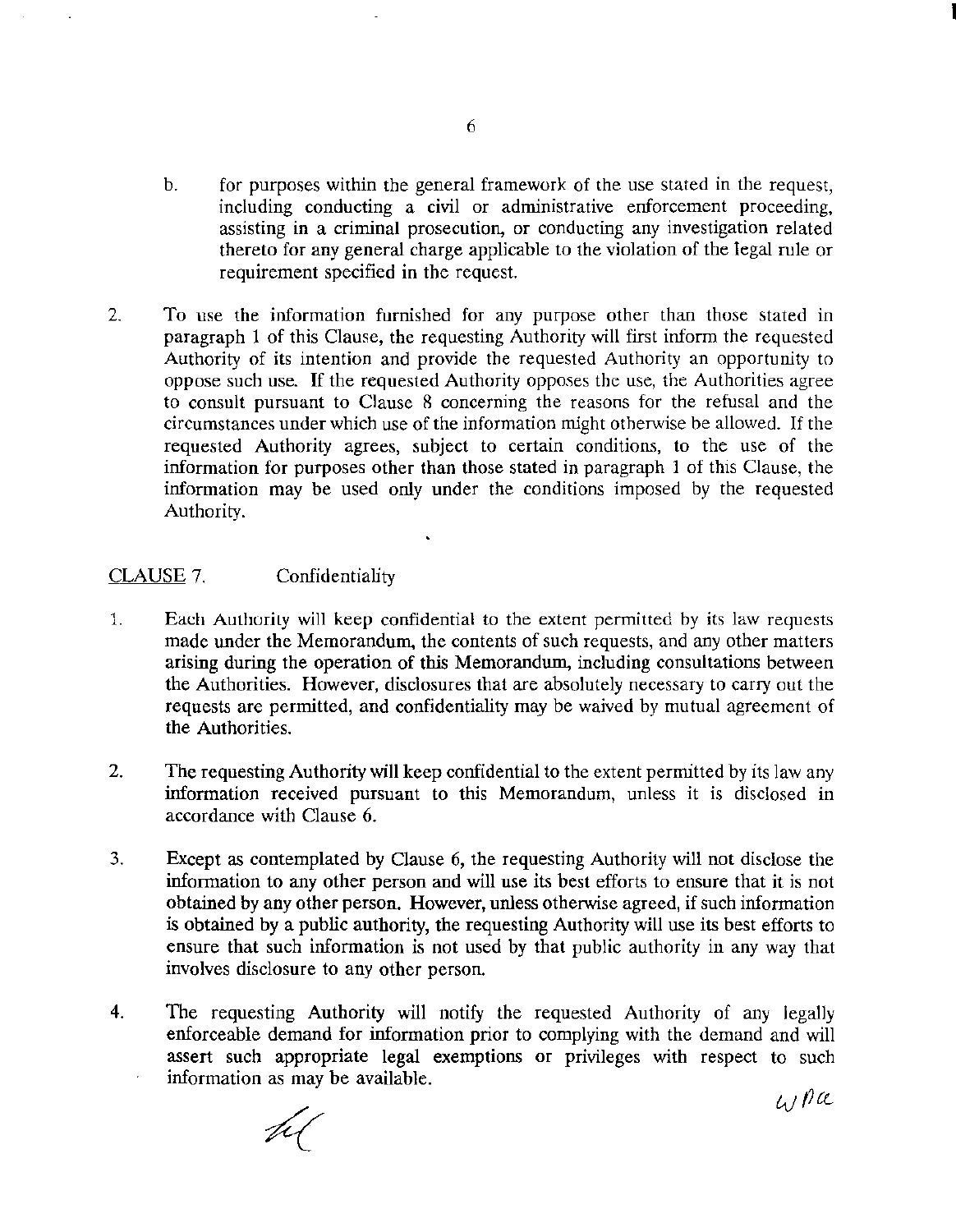5. As soon as the requesting Authority has terminated the matter for which assistance has been requested under this Memorandum, it will, upon request of the requested Authority, return to the requested Authority, to the extent permitted by the law of the jurisdiction of the requesting Authority, all documents and copies thereof not already disclosed in proceedings referred to in Clause 6. Other material disclosing the contents of such documents also will be returned, other than material that is generated as part of the deliberative, investigative, internal or analytical process of the requesting Authority, which may be retained.

# CLAUSE 8. Disputes and Consultations

- 1. The Authorities will keep the operation of this Memorandum under continuous review and will consult with a view to improving its operation and resolving any matters that may arise. In particular, the Authorities will consult upon request in the event of:
	- a. a refusal by one Authority to comply with a request for information on the public interest grounds set forth in paragraph 4 of Clause 2; or
	- b. a change in market or business conditions or in the legislation governing matters within the jurisdiction of either Authority, or any other difficulty which makes it necessary to amend or extend this Memorandum in order to achieve its purposes.
- 2. The Authorities may agree on such practical measures as may be necessary to facilitate the implementation of this Memorandum, including the waiver of any of its requirements.

# CLAUSE 9. Unsolicited Assistance

To the extent permitted by the laws and regulations of its jurisdiction, each Authority will use reasonable efforts to provide the other Authority with any information it discovers which gives rise to a suspicion of a breach, or anticipated breach, of the laws or regulations of the other Authority.

CLAUSE 10. Effective Date

This Memorandum will be effective from the date of its signature by the Authorities.

wDa